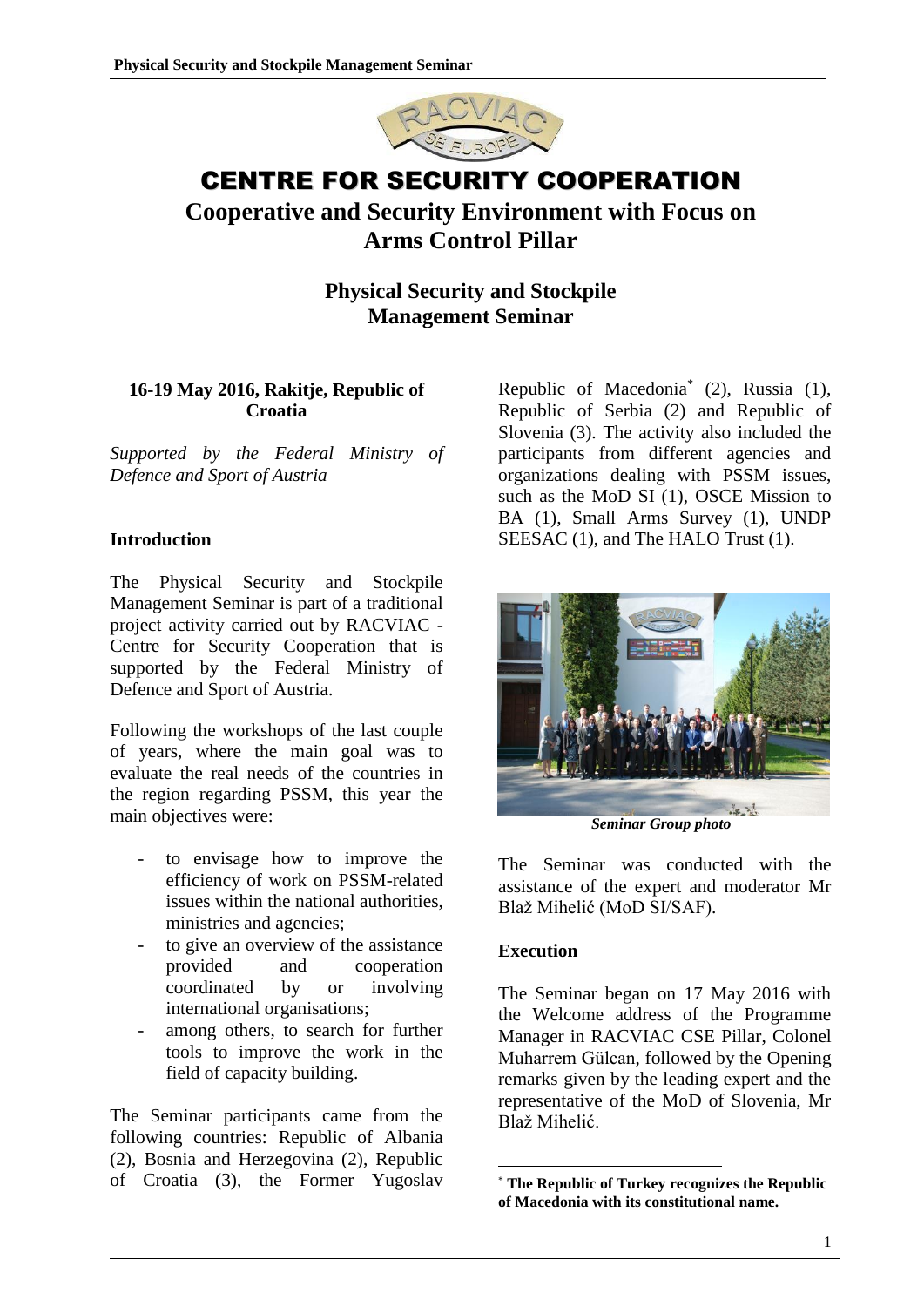

*Opening remarks by Col Muharrem Gülcan, Programme Manager, RACVIAC CSE Pillar*

During the first working day (Tuesday, 17 May) the following topics were presented:

 *Sustainable Stockpiles: Small Arms Survey's work with respect to PSSM capacities and capabilities in South-Eastern Europe by* Ms Jovana Carapic, Associate Researcher, Small Arms Survey. The lecture delivered by the SAS representative was followed by presentations by the participants from the following countries: AL, BA, HR, ME, MK, RS and SI, describing the present situation regarding PSSM in their countries.

 *Challenges in the field of SALW/CA in BA* by Colonel (ret.) Gerhard Faustmann, Arms Control Project Officer, Politico-Military Unit, OSCE Mission to BA. According to Col Faustmann the field of PSSM BA is in a more difficult situation than in any other country in the region. At the same time, he expressed his wish to hear more about "strategy" from the participants representing different nations.

 *SEESAC's work in improving PSSM capacities and capabilities in the region* by Mr Iztok Bojović, Project Coordinator, UNDP SEESAC. Mr Bojović gave an overview of the history of SEESAC, providing an update on its plans and what its future could look like.

 *PSSM - Security Principles and Systems, Standards, example of poor and*  *best practice* by Mr Blaž Mihelić, Advisor, MoD/SAF, Republic of Slovenia. Mr Mihelić in his presentation showed many examples, in the form of case studies, of ammunition storages, methods and sites. Looking back in history he gave a detailed account of the story of a storage site in the Trieste



*Mr Blaž Mihelić, advisor, MoD of Slovenia*

The second day of the Seminar was devoted to The HALO Trust's presentation and detailed work on evaluation by the participants, lecturers and RACVIAC staff.

 *An overview of HALO's experience in PSSM* by Mr Nicholas Bray, Global Technical Officer, The HALO Trust (UK). Mr Bray, who works as a global technical officer at The HALO Trust worldwide, emphasized the organization's global presence, underlining that in the region it has been present only in Kosovo<sup>\*</sup>. Stressing

<u>.</u>

<sup>\*</sup> **This designation is without prejudice to positions on status, and is in line with UNSCR 1244 and the ICJ Opinion on the Kosovo Declaration of Independence. (In accordance with**